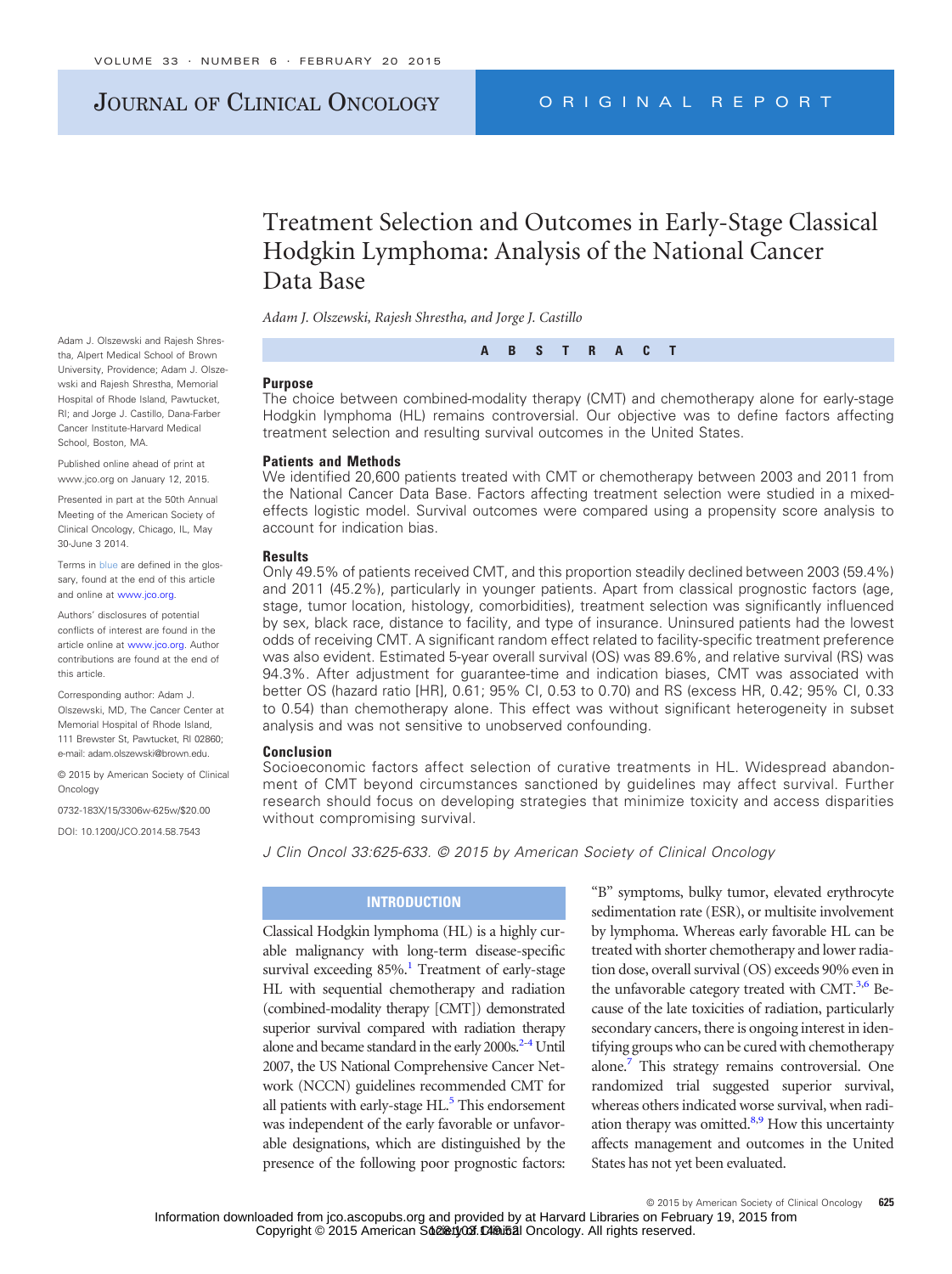HL often affects young adults; approximately half of cases are diagnosed in patients  $\leq 40$  years old.<sup>10,[11](#page-6-10)</sup> The employment-driven US health insurance market has limited access to coverage for many young Americans, resulting in lack of insurance among approximately 30% of adults 19 to 29 years old[.12](#page-6-11) Inadequate coverage is associated with advanced stage at diagnosis and higher risk of death, but the correlation between socioeconomic factors and treatment selection in HL has not been studied.<sup>13,[14](#page-6-13)</sup> In fact, few data exist on the patterns of care for HL in the United States, although decreasing utilization of radiotherapy in the 1990s had been noted.<sup>15</sup> Our prior study suggested that socioeconomic factors influence utilization of curative radiation therapy in marginal zone lymphoma.<sup>16</sup> The objective of this study was to identify factors determining choice of treatment (CMT or chemotherapy alone) amongAmericanswith early-stage HL and to assess the impact of this choice on survival.

# **PATIENTS AND METHODS**

## *Data Source and Study Cohort*

This study used deidentified data and was exempt from human protection oversight by the institutional review board. We conducted a populationbased, retrospective analysis using the National Cancer Data Base (NCDB), which is a joint program established in 1989 by the Commission on Cancer of the American College of Surgeons and the American Cancer Society.<sup>17</sup> This comprehensive data set integrates registry records from more than 1,500 accredited hospitals, capturing approximately 70% of all incident cancers in the United States.<sup>18</sup> According to the agreements executed with each accredited facility, data from Veteran Affairs, Department of Defense, Puerto Rican, and certain other programs are removed from research files. The accreditation

requires an annual 90% follow-up rate for all eligible patients diagnosed within 5 years. Censoring bias is avoided by releasing survival outcomes (calculated from the date of diagnosis) only after at least 5 years of follow-up. Data are coded using standardized algorithms, and duplicate records are eliminated. Variables include patient demographics, comorbidities, socioeconomic status, tumor histology, stage, and the first course of therapy, defined as allmethods of treatment recorded in the treatment plan and administered to the patient before disease progression or recurrence. Treatments delivered or withheld because of progression, insufficient response, or other therapy modifications caused by restaging or intercurrent events are not recorded. Details of dose, field, and technique of radiation therapy are collected, but specific chemotherapy regimens, doses, or treatment durations are not.

The NCDB provided records of 52,394 patients with HL diagnosed between 2003 and 2011, with survival data available for the 2003 to 2006 cohort [\(Fig 1\)](#page-1-0). We excluded patients without histologically confirmed classical HL, patients with HIV infection, or patients with advanced or unrecorded stage. We also excluded patients treated outside of the reporting facility, those who did not receive chemotherapy, and those with unknown treatment status, with a database flag that radiation was contraindicated, or with unusual delays in treatment.

#### *Variables*

For ease of interpretation, we categorized age at diagnosis as 18 to 29, 30 to 49, 50 to 69, and  $\geq$  70 years. Considering the risk of breast cancer after thoracic irradiation in younger women, interaction between age and sex was included in regression models. Race/ethnicity was categorized as white non-Hispanic, white Hispanic, black, American Indian, and Asian/Pacific Islander. Number of comorbidities was derived from the Charlson/Deyo variation of the Charlson comorbidity index.<sup>[19](#page-7-2)</sup> Stage was based on American Joint Committee on Cancer/Union for International Cancer Control TNM staging for lymphoma. Socioeconomic data were provided as quintiles of median household income and number of persons with less than high school education in



<span id="page-1-0"></span>Fig 1. CONSORT diagram for cohort selection.

**626** © 2015 by American Society of Clinical Oncology JOURNAL OF CLINICAL ONCOLOGY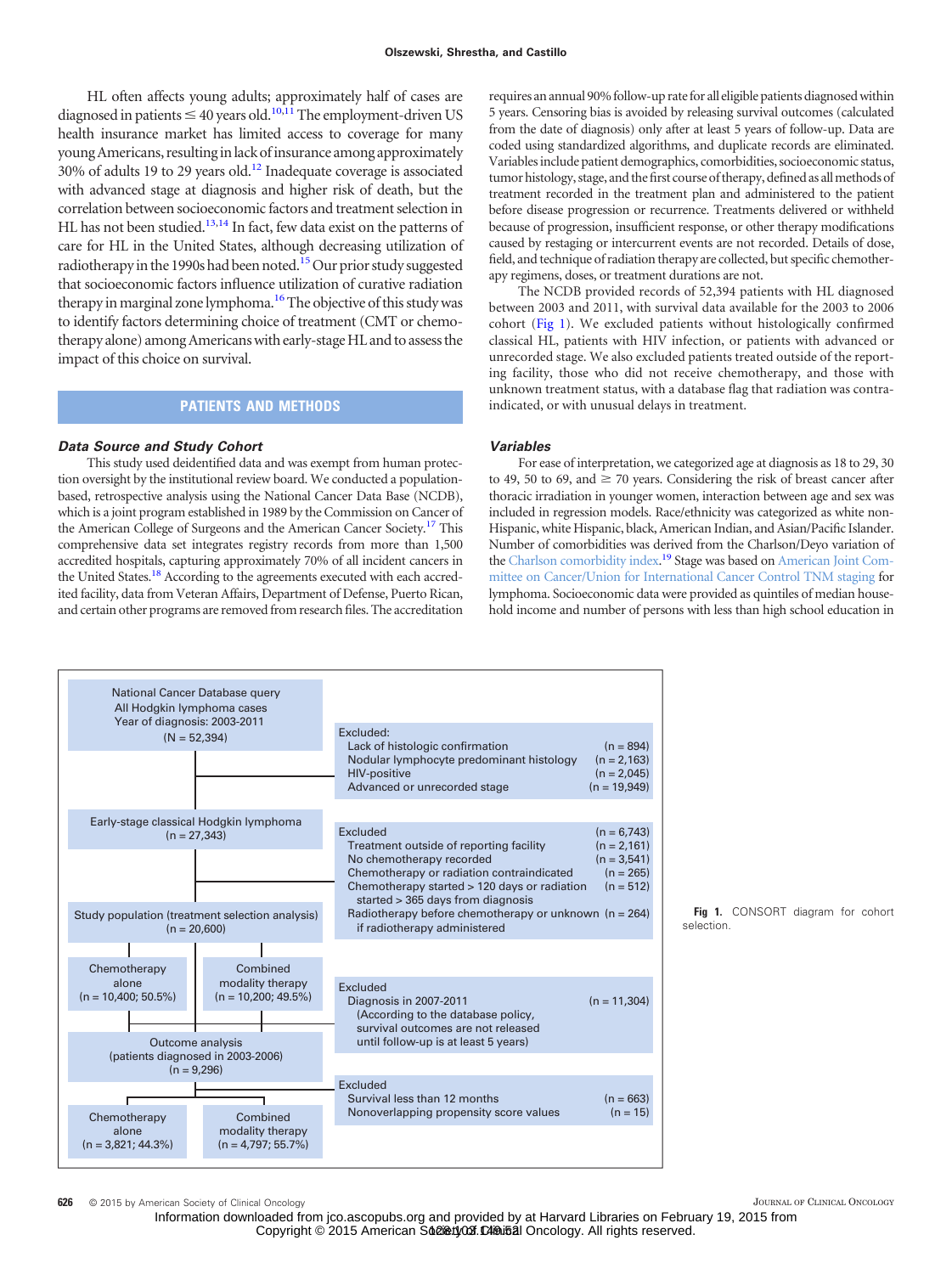patients' census tract of residence. The type of facility was assigned according to the Commission on Cancer accreditation category based on annual case volume and available oncology services. Geographic locations corresponded to the US Census Divisions.

Missing data on race (2.4%), insurance (3.3%), income/education (6.1%), type of area (6.7%), distance tofacility (4.9%), and B symptoms (11%) were handled by multiple imputation using chained equations.<sup>20</sup>This method is superior to alternatives (complete case or missing data indicator methods) as far as analytic bias is concerned, under the assumption that data are missing at random conditional on observed variables.<sup>21</sup> Each variable was imputed using a logistic, ordinal, multinomial logistic, or predictive mean matching model, thus creating 50 imputed data sets. The imputation models included the same set of variables present in analysis models, including the age-sex interaction, treatment modality, censoring indicator, and Nelson-Aalen estimate of cumulative hazard function.

## *Statistical Analysis*

Treatment selection was evaluated in a random-effects logistic regression model that accounted for clustering of treatment patterns by facility.<sup>22[,23](#page-7-6)</sup> Linearized trends in the rates of CMT utilization were summarized as annual percent change derived from log-normal models with robust SE.<sup>24</sup>

For the comparative survival analysis, we used a multistep propensity score methodology. First, the conditional landmark method was used to account for the guarantee-time bias, limiting patients to those with  $\geq 12$  months of survival (the allowed time frame for starting radiation therapy).<sup>25</sup> Probability of receiving either chemotherapy or CMT was predicted in a logistic model averaged among the imputed data sets and incorporating all variables associated with treatment selection or survival. $26,27$  $26,27$  Patients with nonoverlapping probability of treatment were excluded to satisfy the positivity assumption for causal inference.<sup>28</sup> Subsequently, we calculated inverse probability of treatment weights, thus creating a pseudopopulation with a distribution of confounding variables in each treatment arm that was identical to the entire cohort.<sup>29</sup> Covariate balance was evaluated using standardized differences of means[.30](#page-7-13) We then fitted adjusted flexible parametric survival models for the two outcomes of OS and relative survival  $(RS)$ .<sup>31[,32](#page-7-15)</sup> RS was used as a proxy for lymphoma-specific survival and was defined as the ratio of observed survival to expected survival in the general population matched by age, sex, race, and calendar year.<sup>33</sup> Proportional hazards assumption was verified by testing interaction of each variable with time. In addition, we used one-to-one propensity score matching as an alternative approach to assess the sensitivity of our findings to the choice of methodology.

We conducted two types of sensitivity analyses to assess potential residual indication bias. First, we assessed heterogeneity of treatment effects by test of interaction, subset analysis, and progressive propensity score tail trimming.<sup>34</sup> Second, we evaluated the effect of a putative unmeasured binary confounder on the survival model estimates.<sup>35</sup> The prevalence and hazard ratio (HR) for the confounder were derived from a study of prognostic factors in early HL, which were not available in the NCDB data. $36$  All analyses were performed using Stata/SE 13.1 (Stata, College Station, TX) with the stpm2 module for survival analysis (version 1.4.9) and report 95% CIs.

# **RESULTS**

We identified 20,600 patients with early-stage HL who were treated with CMT or chemotherapy alone between 2003 and 2011. Detailed clinical characteristics of the cohort are provided in the Data Supplement. There were 51.3% women, 58.8% of patients were younger than age 40 years at diagnosis, and 9.8% of patients were older than age 65 years at diagnosis. Most patients had stage IIA nodular sclerosis HL. Chemotherapy was initiated at a median of 27 days after diagnosis (interquartile range [IQR], 16 to 41 days), and radiation therapy was initiated at a median of 171 days (IQR, 145 to 209 days). Median dose of radiation was 30.6 Gy (IQR, 30.0 to 36.0 Gy), the same for stage I



<span id="page-2-0"></span>Fig 2. Proportion of patients receiving combined-modality therapy in each year by age and sex category. Trends are summarized as annual percent change (APC) with 95% CIs.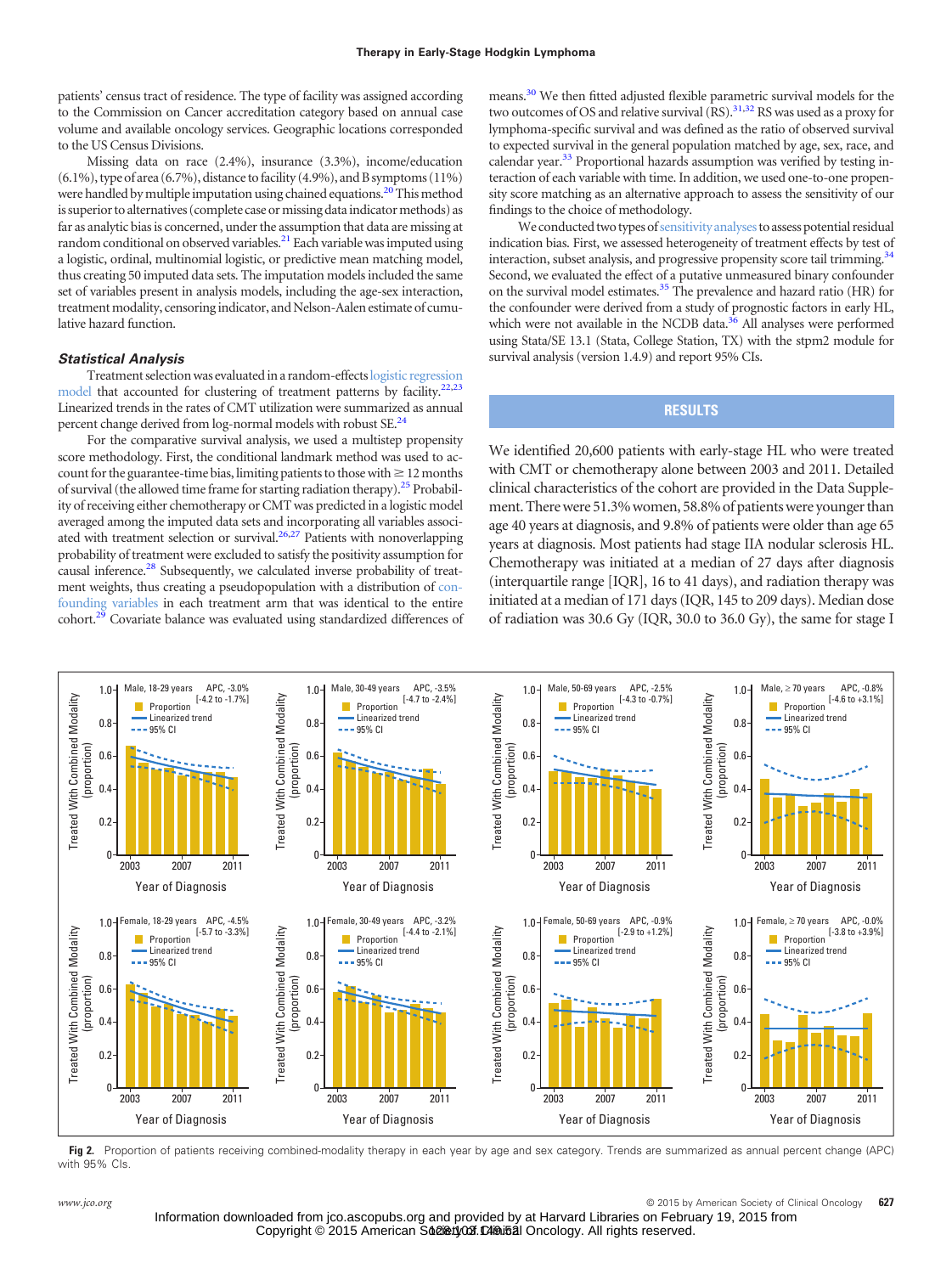| Variable                                 | % of All<br>Patients<br>$(N = 20,600)$ | Odds<br>Ratio | 95% CI                       | $\overline{P}$ |
|------------------------------------------|----------------------------------------|---------------|------------------------------|----------------|
| Sex and age category                     |                                        |               |                              |                |
| Male, 18-29 years                        | 15.9                                   |               | Reference                    |                |
| Male, 30-49 years                        | 19.5                                   | 0.92          | 0.83 to 1.02                 | .11            |
| Male, 50-69 years                        | 9.7                                    | 0.79          | 0.69 to 0.90                 | < 0.001        |
| Male, $\geq 70$ years                    | 3.6                                    | 0.58          | 0.47 to 0.72                 | < 0.001        |
| Female, 18-29 years                      | 19.7                                   | 0.87          | 0.79 to 0.97                 | .0083          |
| Female, 30-49 years                      | 19.9                                   | 0.92          | 0.83 to 1.02                 | .13            |
| Female, 50-69 years                      | 8.1                                    | 0.72          | 0.63 to 0.83                 | < 0.001        |
| Female, $\geq$ 70 years                  | 3.6                                    | 0.55          | 0.44 to 0.68                 | < 0.001        |
| Race/ethnicity                           |                                        |               |                              |                |
| White non-Hispanic                       | 81.6                                   |               | Reference                    |                |
| White Hispanic                           | 6.7                                    | 1.08          | 0.94 to 1.25                 | .26            |
| <b>Black</b>                             | 9.1                                    | 0.84          | 0.75 to 0.95                 | .0043          |
| American Indian                          | 0.2                                    | 0.95          | 0.46 to 1.96                 | .88            |
| Asian/Pacific Islander                   | 2.3                                    | 1.15          | 0.93 to 1.42                 | .20            |
| No. of comorbidities                     |                                        |               |                              |                |
| $\overline{0}$<br>1                      | 90.9                                   |               | Reference                    |                |
| $\geq$ 2                                 | 7.7                                    | 0.75          | 0.67 to 0.85                 | < 0.001        |
| Stage                                    | 1.4                                    | 0.62          | 0.47 to 0.83                 | .001           |
| IA                                       | 17.4                                   |               | Reference                    |                |
| ΙB.                                      | 5.4                                    | 0.58          | 0.49 to 0.68                 | < 0.001        |
| <b>IIA</b>                               | 49.6                                   | 0.88          | 0.80 to 0.97                 | .009           |
| <b>IIB</b>                               | 27.6                                   | 0.63          | 0.57 to 0.70                 | < 0.001        |
| Histologic subtype                       |                                        |               |                              |                |
| Nodular sclerosis                        | 65.8                                   |               | Reference                    |                |
| Mixed cellularity                        | 10.1                                   | 1.00          | 0.90 to 1.11                 | .95            |
| Lymphocyte                               |                                        |               |                              |                |
| depleted                                 | 0.8                                    | 0.54          | 0.38 to 0.77                 | < 0.001        |
| Lymphocyte rich                          | 3.7                                    | 1.35          | 1.15 to 1.60                 | < 0.001        |
| Unspecified classical                    |                                        |               |                              |                |
| Hodgkin<br>lymphoma                      | 19.6                                   | 0.93          | 0.86 to 1.01                 | .096           |
| Anatomic origin                          |                                        |               |                              |                |
| Head/neck                                | 24.8                                   |               | Reference                    |                |
| Mediastinum/thorax                       | 12.7                                   | 1.06          | 0.95 to 1.17                 | .32            |
| Abdomen/pelvis                           | 2.3                                    | 0.33          | 0.26 to 0.42                 | < 0.001        |
| Axilla/arm                               | 4.6                                    | 1.16          | 0.99 to 1.35                 | .065           |
| Leg                                      | 2.5                                    | 0.82          | 0.67 to 1.01                 | .062           |
| Extranodal                               | 1.4                                    | 0.80          | 0.61 to 1.04                 | .096           |
| Nodal, unspecified                       | 51.7                                   | 0.86          | 0.79 to 0.93                 | < 0.001        |
| Primary insurance                        |                                        |               |                              |                |
| Private/managed care                     | 70.8                                   |               | Reference                    |                |
| Uninsured                                | 7.5                                    | 0.72          | 0.64 to 0.82                 | < 0.001        |
| Medicaid                                 | 8.7                                    | 0.86          | 0.76 to 0.96                 | .010           |
| Medicare                                 | 11.6                                   | 0.80          | 0.70 to 0.92                 | .0013          |
| Other government                         | 1.4                                    | 1.49          | 1.14 to 1.94                 | .0035          |
| Median income                            |                                        |               |                              |                |
| $<$ \$30,000                             | 11.6                                   |               | Reference                    |                |
| \$30,000-\$34,999                        | 16.3                                   | 0.97          | 0.85 to 1.10                 | .64            |
| \$35,000-\$45,999                        | 28.1                                   | 0.99          | 0.87 to 1.13                 | .94            |
| $\geq$ \$46,000                          | 44.0                                   | 0.98          | 0.85 to 1.13                 | .79            |
| % with at least high<br>school education |                                        |               |                              |                |
| < 14%                                    | 14.4                                   |               | Reference                    |                |
|                                          | 22.2                                   | 1.03          | 0.92 to 1.17                 | .59            |
| 14.0%-19.9%                              |                                        |               |                              |                |
| 20.0%-28.9%<br>$\geq 29\%$               | 24.0<br>39.4                           | 1.10<br>0.99  | 0.96 to 1.25<br>0.86 to 1.14 | .17<br>.91     |

<span id="page-3-0"></span>**Table 1.** Factors Associated With Treatment Selection Among Patients With

| <b>Table 1.</b> Factors Associated With Treatment Selection Among Patients With |
|---------------------------------------------------------------------------------|
| Early-Stage Classical Hodgkin Lymphoma in the National Cancer Data Base,        |
| 2003 to 2011 (continued)                                                        |

| Variable                       | % of All<br>Patients<br>$(N = 20,600)$ | Odds<br>Ratio | 95% CI           | P     |
|--------------------------------|----------------------------------------|---------------|------------------|-------|
| Year of diagnosis              |                                        |               |                  |       |
| 2003-2004                      | 22.2                                   |               | Reference        |       |
| 2005-2006                      | 22.9                                   | 0.73          | $0.66$ to $0.80$ | <.001 |
| 2007-2008                      | 23.6                                   | 0.63          | $0.57$ to $0.68$ | <.001 |
| 2009-2011                      | 31.3                                   | 0.65          | $0.60$ to $0.71$ | <.001 |
| Type of facility               |                                        |               |                  |       |
| Community                      | 10.1                                   |               | Reference        |       |
| Comprehensive                  | 53.9                                   | 1.12          | 0.97 to 1.30     | .11   |
| Academic/research              | 35.1                                   | 0.81          | $0.69$ to $0.96$ | .015  |
| Other                          | 0.9                                    | 0.70          | 0.46 to 1.07     | .096  |
| Geographical region            |                                        |               |                  |       |
| Northeast                      | 6.7                                    |               | Reference        |       |
| Atlantic                       | 160                                    | 0.79          | $0.62$ to $1.00$ | 051   |
| Southeast                      | 19.3                                   | 0.67          | $0.53$ to $0.84$ | <.001 |
| <b>Great Lakes</b>             | 18.9                                   | 1.13          | 0.90 to 1.43     | .30   |
| South                          | 5.8                                    | 0.95          | 0.71 to 1.27     | .73   |
| Midwest                        | 8.5                                    | 1.21          | 0.92 to 1.59     | .17   |
| West                           | 6.9                                    | 0.62          | $0.47$ to $0.82$ | <.001 |
| Mountain                       | 4.7                                    | 1.12          | 0.81 to 1.53     | .50   |
| Pacific                        | 13.2                                   | 1.02          | 0.79 to 1.30     | .89   |
| Type of area                   |                                        |               |                  |       |
| Metropolitan                   | 97.1                                   |               | Reference        |       |
| Urban                          | 11.2                                   | 1.08          | 0.97 to 1.21     | .17   |
| Rural                          | 1.7                                    | 1 27          | 0.98 to 1.63     | .068  |
| Distance to facility,<br>miles |                                        |               |                  |       |
| < 50                           | 92.0                                   |               | Reference        |       |
| $\geq 50$                      | 8.0                                    | 0.75          | $0.66$ to $0.86$ | <.001 |
| Random effect variance         |                                        |               |                  |       |
| Treatment facility             |                                        | 0.50          | 0.43 to 0.59     |       |

and II HL, and the median number fractions was 17 (IQR, 15 to 20 fractions). The proportion of patients treated with more than 30.6 Gy of radiation decreased from 53.2% in 2003 to 22.7% in 2011 (Data Supplement). The proportion of patients receiving mantle-field radiation also decreased from 29.8% in 2003 to 14.3% in 2011 (Data Supplement). In addition, there was an increase in patients treated using three-dimensional conformal (from 3.4% in 2003 to 11.5% in 2011) or intensity-modulated radiation therapy (from 0.8% in 2003 to 14.3% in 2011).

# *Factors Affecting Treatment Selection*

Only 10,200 patients (49.5%) received CMT, and its use evidently declined from 59.4% in 2003 to 45.2% in 2011 (annual percent change,  $-3.1\%$ ; 95% CI,  $-3.7$  to  $-2.6\%$ ; Data Supplement). This decline was steepest for women younger than age 30 years, whereas the trends for women  $\geq 50$  and men  $\geq 70$  years old were not significant (Fig 2).

Treatment selection was associated with both clinical and socioeconomic factors [\(Table 1\)](#page-3-0). The odds of receiving CMT decreased with age, and in the youngest group, the odds were further significantly lower for women. CMT was less frequently used in patients with B symptoms, subdiaphragmatic tumors, or lymphocyte-depleted histology. Black patients were significantly less likely to receive CMT,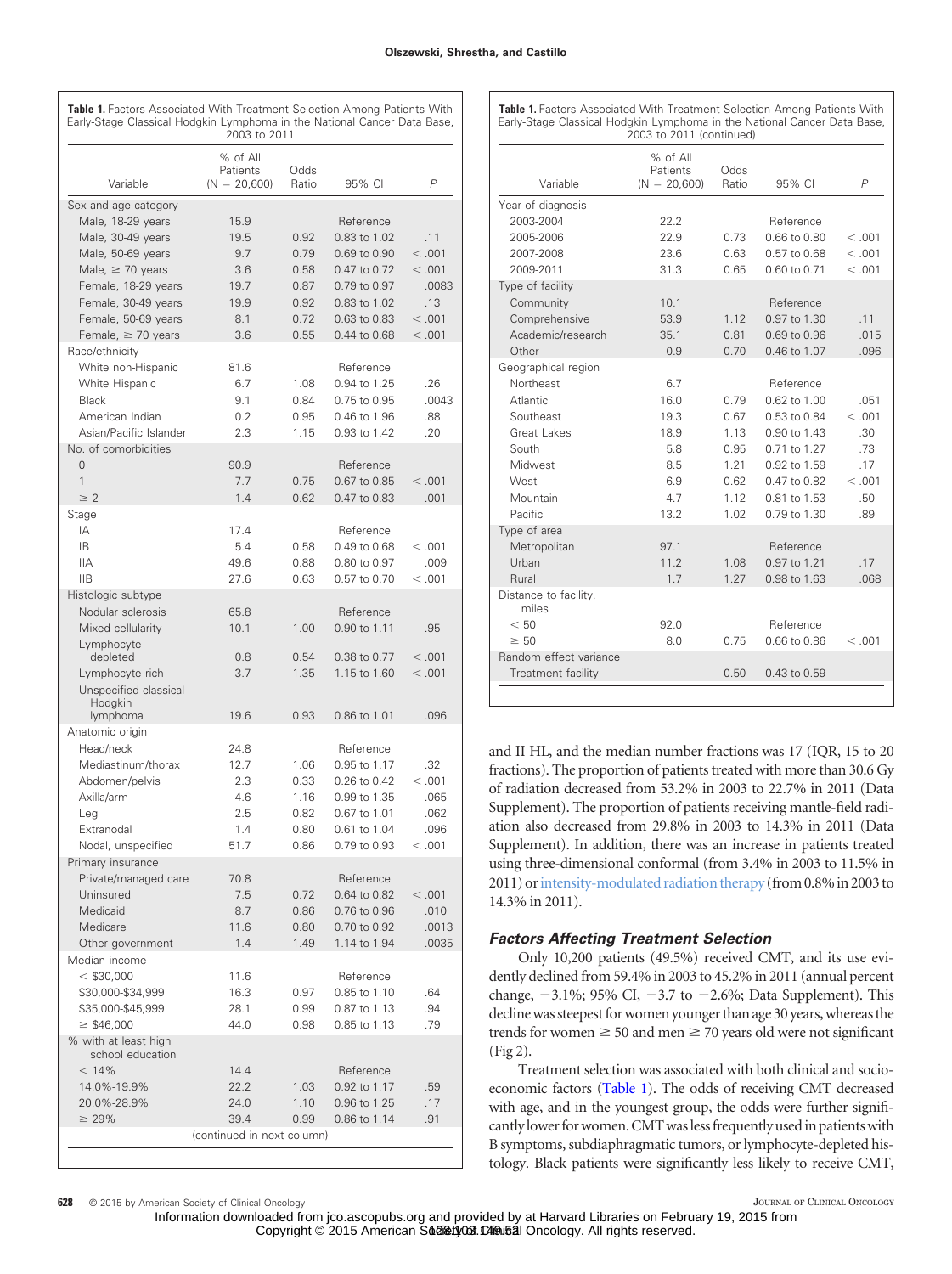even adjusting for insurance, income, and education. Patients with private insurance had significantly higher odds of receiving CMT compared with those who were uninsured or who had Medicaid or Medicare coverage. The utilization of CMT was lower in academic centers, in some geographic regions, and when distance to treatment facility exceeded 50 miles.

A significant random effect related to treatment patterns at individual facilities was also evident (intraclass correlation, 13.3%; 95% CI, 11.6% to 15.2%). Eleven percent of the 1,351 facilities reported a CMT rate of less than 10%, whereas 6% of facilities reported a CMT rate of more than 90% (median, 50%; IQR, 30% to 67%). The number of patients diagnosed at each institution varied from one to 274 patients (median, 10 patients; IQR, five to 20 patients). Facilities reporting less than seven patients had a lower rate of CMT utilization (42%) than those with larger volume (51%).

## *Survival Outcomes*

Median follow-up time for the 9,296 patients with available survival data was 6.1 years. Aggregate OS at 5 years was 89.6% (95% CI, 89.0% to 90.3%), and 5-year RSwas 94.3% (95%CI, 93.7% to 94.9%). Despite the NCDB ascertainment mandate, 20% of patients had the date of last contact before 5 years of follow-up, without a significant difference between the CMT and chemotherapy-only groups ( $P = .17$ ). Prognostic factors significantly associated with RS included age greater than 50 years, comorbidities, B symptoms, mediastinal primary, and unfavorable (lymphocyte-depleted) or favorable (lymphocyte-rich) histology [\(Table](#page-4-0) [2\)](#page-4-0). Race was not significant after adjustment for income and insurance. Unadjusted 5-year OS estimates were 94.7% (95% CI, 94.0% to 95.3%) after CMT and 83.7% (95% CI, 82.5% to 84.8%) after chemotherapy alone; the respective estimates of RS were 97.6% (95% CI, 97.1% to 98.1%) and 89.2% (95% CI, 88.0% to 90.2%).

The significant treatment indication bias between groups was decreased in the propensity score analysis, with residual standardized differences of means for all confounders  $\leq$  3.5% (Data Supplement). In the adjusted population, OS was significantly better for patients treated with CMT compared with patients treated with chemotherapy alone [\(Fig 2A](#page-2-0)), with an HR of 0.61 (95% CI, 0.53 to 0.70;  $P < .001$ ). Estimated 5-year OS (conditional on surviving 12 months according to the landmark analysis cutoff) was 94.6% (95% CI, 93.9% to 95.3%) for CMT and 90.9% (95% CI, 89.9% to 91.7%) for chemotherapy alone. The excess HR in the RS model also favored CMT over chemotherapy (excess HR, 0.42; 95% CI, 0.33 to 0.54;  $P < .001$ ), with estimated 5-year RS rates of 97.5% (95% CI, 96.9% to 98.1%) and 94.1% (95% CI, 93.1% to 94.9%), respectively. These significant differences persisted when the conditional landmark cutoff was varied between 6 and 24 months of minimum survival.

There was no evidence of heterogeneity in the HR for OS [\(Fig 3B](#page-5-0)) or RS (data not shown) in subgroups defined by propensity score quintiles or by clinical factors, including the early unfavorable stage IIB stratum. The advantage of CMT was relatively insensitive to further adjustment by a putative unobserved confounder designed to confer an unfavorable HR of 2.3 (corresponding to elevated ESR; Data Supplement). The prevalence of such a confounder would need to be  $\geq$  50% in the chemotherapy arm and 0% in the CMT arm to render the results statistically insignificant. The outcome analysis was also essentially unchanged using propensity score matching; among the 6,590 matched records, the HR for OS was 0.64 (95% CI, 0.55 to 0.75) and the excess HR for RS was 0.45 (95% CI, 0.35 to 0.59).

<span id="page-4-0"></span>

| Table 2. Prognostic Factors for Relative Survival in Patients With<br>Early-Stage Hodgkin Lymphoma (n = 9,296)                             |                                                 |                                                              |                                     |  |  |
|--------------------------------------------------------------------------------------------------------------------------------------------|-------------------------------------------------|--------------------------------------------------------------|-------------------------------------|--|--|
| Variable                                                                                                                                   | <b>Excess</b><br>Hazard Ratio                   | 95% CI                                                       | $\overline{P}$                      |  |  |
| Age, years<br>18-29<br>30-49                                                                                                               | Reference<br>1.31                               | 1.03 to 1.65                                                 | .025                                |  |  |
| 50-69<br>$\geq 70$                                                                                                                         | $2.84*$<br>$6.04*$                              | 2.18 to 3.71<br>4.19 to 8.71                                 | < 0.001<br>< .001                   |  |  |
| Sex                                                                                                                                        |                                                 |                                                              |                                     |  |  |
| Male<br>Female                                                                                                                             | Reference<br>0.89                               | 0.75 to 1.04                                                 | .15                                 |  |  |
| Race/ethnicity<br>White non-Hispanict<br>White Hispanic<br><b>Black</b><br>Asian/Pacific Islander                                          | Reference<br>0.98<br>1.22<br>1.53               | 0.70 to 1.37<br>0.93 to 1.60<br>0.87 to 2.69                 | .89<br>.15<br>.14                   |  |  |
| No. of comorbidities<br>$\Omega$<br>1<br>$\geq 2$                                                                                          | Reference<br>1.95<br>3.05                       | 1.56 to 2.44<br>2.14 to 4.35                                 | < 0.001<br>< 0.001                  |  |  |
| Stage<br>IA<br><b>IB</b><br><b>IIA</b><br><b>IIB</b>                                                                                       | Reference<br>1.43<br>1.01<br>1.91               | 0.98 to 2.09<br>0.78 to 1.31<br>1.48 to 2.45                 | .061<br>.92<br>< .001               |  |  |
| Histology<br>Nodular sclerosis<br>Mixed cellularity<br>Lymphocyte depleted<br>Lymphocyte rich<br>Unspecified classical Hodgkin<br>lymphoma | Reference<br>1.01<br>2.02<br>0.47<br>1.29       | 0.78 to 1.30<br>1.21 to 3.38<br>0.24 to 0.89<br>1.06 to 1.57 | .94<br>.0076<br>.021<br>.012        |  |  |
| Anatomic origin<br>Extrathoracic<br>Mediastinum/thorax                                                                                     | Reference<br>1.41                               | 1.13 to 1.76                                                 | .0023                               |  |  |
| Insurance<br>Private/managed care<br>Uninsured<br>Medicaid<br>Medicare<br>Other government                                                 | Reference<br>$1.95*$<br>1.98<br>$2.24*$<br>1.37 | 1.42 to 2.67<br>1.50 to 2.63<br>1.68 to 2.99<br>0.66 to 2.87 | < .001<br>< 0.001<br>< 0.001<br>.40 |  |  |
| Median income<br>$<$ \$30,000<br>\$30,000-\$34,999<br>\$35,000-\$45,999<br>$\geq$ \$46,000                                                 | Reference<br>0.90<br>0.92<br>0.64               | 0.69 to 1.19<br>0.71 to 1.18<br>0.49 to 0.83                 | .47<br>.49<br>< 0.001               |  |  |
| Year of diagnosis (per year,<br>2003-2006)                                                                                                 | 0.92                                            | 0.86 to 0.99                                                 | .035                                |  |  |
| *Nonproportional hazard; however, inclusion of a time interaction term did not<br>substantially alter the results.                         |                                                 |                                                              |                                     |  |  |

†Including American Indian category, which was omitted because of few events.

# **DISCUSSION**

In this first, to our knowledge, analysis of population-based treatment patterns in early-stage HL, we focused on the choice between CMT and chemotherapy alone as primary strategy. The comprehensive NCDB data reveal that the use of CMT is continuously declining, particularly in younger age groups, and currently less than half of patients undergo CMT. We discovered that socioeconomic factors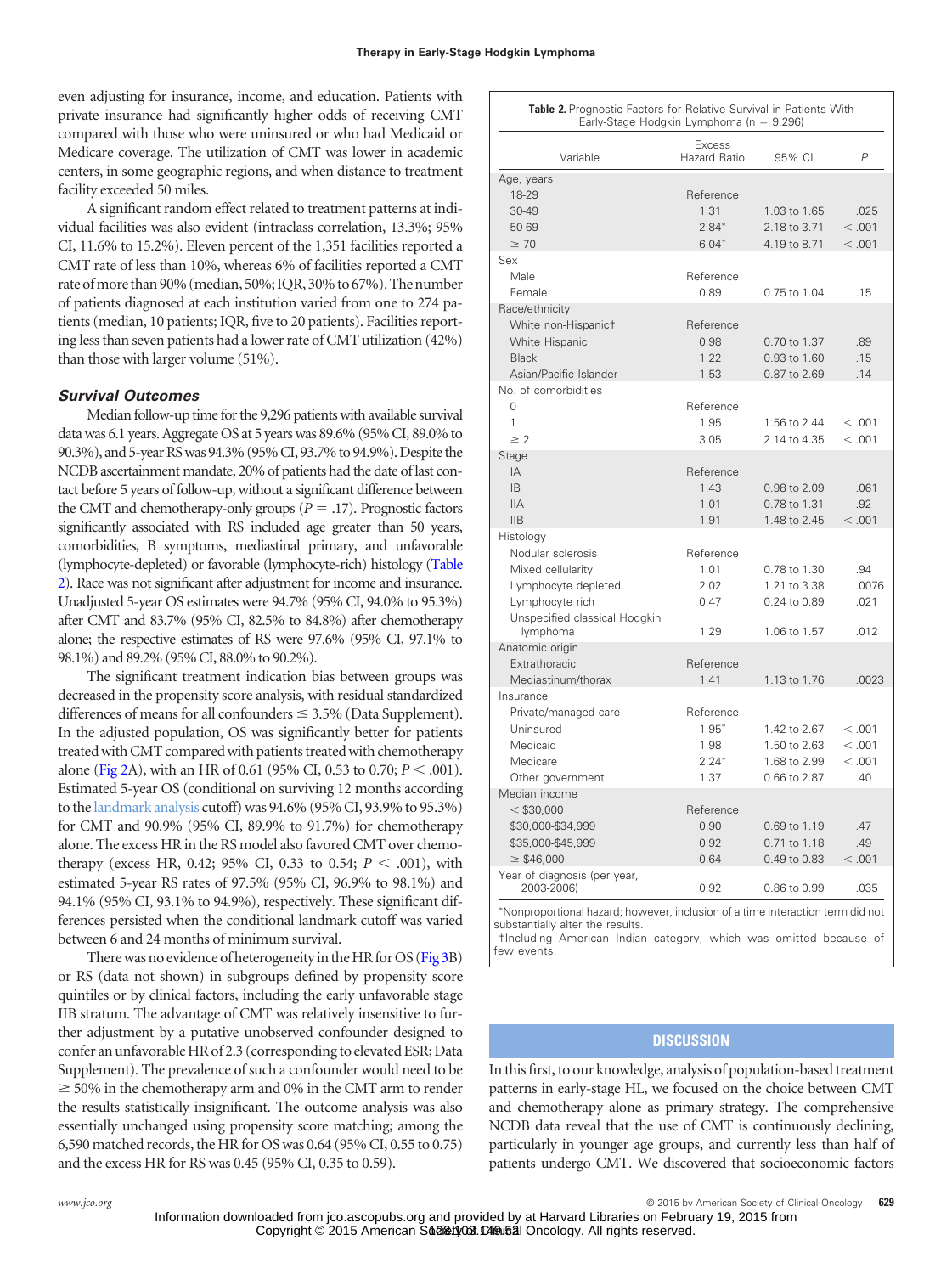

<span id="page-5-0"></span>Fig 3. Overall survival analysis in the propensity score–weighted population. (A) Overall survival by treatment modality. (B) Forest plot of hazard ratios (HRs) comparing combined-modality therapy with chemotherapy alone in cohort subsets. HRs less than 1.0 favor combined-modality therapy. *P* values are from the subset test of interaction. The lymphocyte-depleted subset was omitted because of the small number of patients. The blue dashed line indicates the aggregate HR (0.61). Propensity score quintiles are ordered by increasing propensity to undergo combined-modality therapy.

such as race and insurance status are significantly associated with the selection of treatment modality. In addition, we found that patients who received CMT in 2003 to 2006 in accordance with contemporary NCCN guidelines had a significant survival advantage.

The association of adherence to guidelines for curative treatment with socioeconomic factors has been demonstrated in solid tumors[.37](#page-7-20)[,38](#page-7-21) Similarly, in non-Hodgkin lymphomas, racial and socioeconomic differences in the utilization of treatment modalities exist and parallel observed disparities in survival.<sup>16[,39](#page-7-22)[,40](#page-7-23)</sup> In HL, worse outcomes among racial minorities and economically deprived patients were linked to advanced stage at presentation but not to variations in treatment.<sup>14[,41](#page-7-24)[,42](#page-7-25)</sup> We found that after adjustment for the type of health insurance, other socioeconomic factors including race were no longer significantly associated with excess mortality. The insurance-related differences in CMT utilization are thus concerning in the context of survival disparities. When recommending chemotherapy alone, clinicians are often motivated by long-term toxicities of radiation, but radiation is also costly, requires complex planning, and creates a sig-nificant psychosocial burden for patients.<sup>43[,44](#page-7-27)</sup> Although in clinical trials most patients complete the assigned therapy and HL progression during chemotherapy occurs in less than 3% of patients, vulnerable individuals in the community may not pursue radiation because of toxicities of chemotherapy or physician recommendation after interim scans.<sup>3,[6](#page-6-5)[,7,](#page-6-6)[45,](#page-7-28)[46](#page-7-29)</sup>This could contribute to the lower rates of CMT in patients who are older or have comorbidities.

Interim restaging by positron emission tomography (PET), first described in 2006 as predictive of excellent prognosis after CMT, might potentially facilitate the use of chemotherapy alone in HL.<sup>47</sup> However, two randomized trials have not confirmed noninferiority of chemotherapy-only strategies guided by interim PET, even though short-term survival outcomes were excellent.<sup>45[,48](#page-7-31)</sup> We could not distinguish from the NCDB data to what extent interim restaging led to discrepancies between the initial plan for CMT and the actual delivery of radiation, potentially leading to analytic bias. However, the major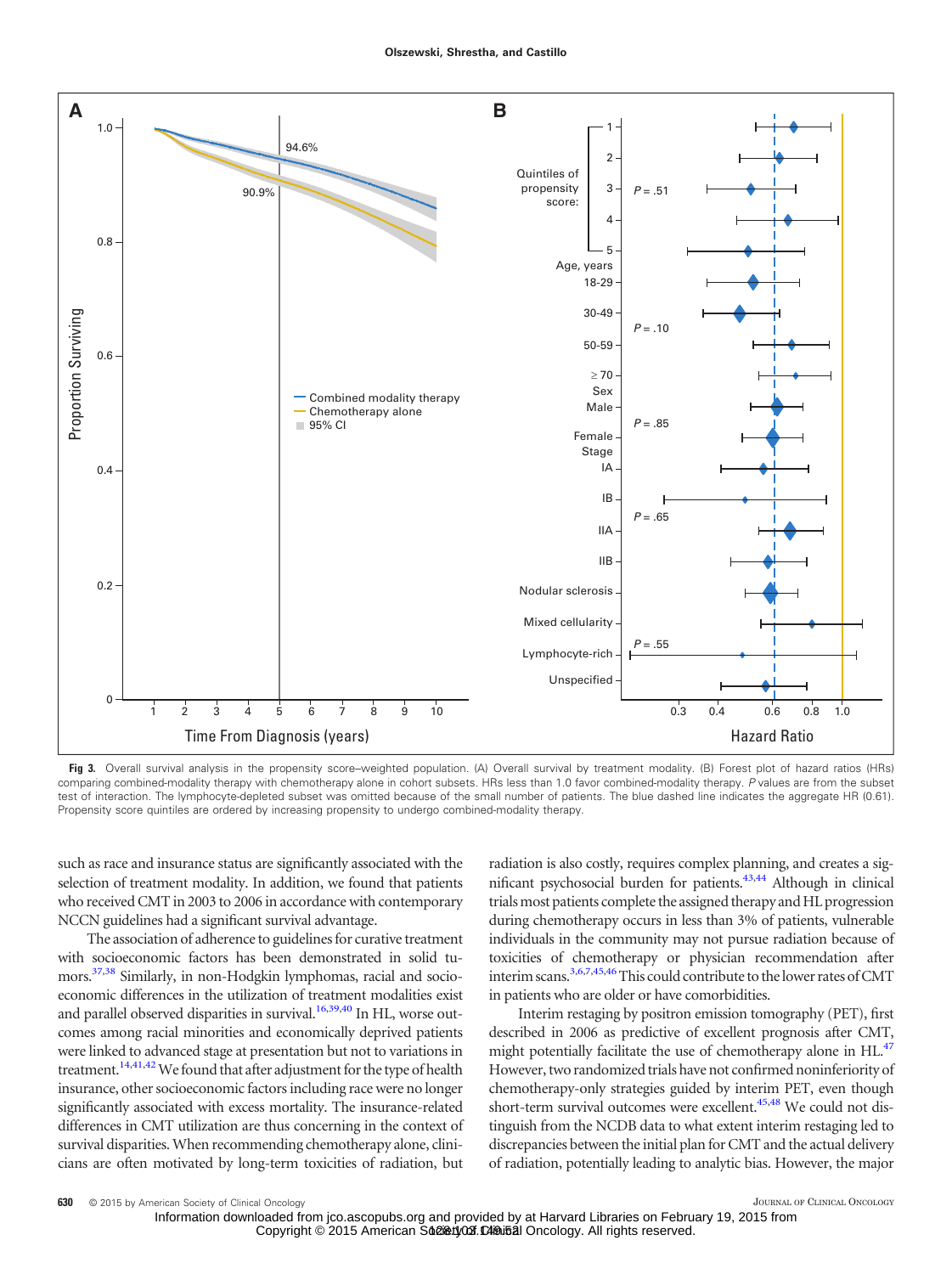decline in CMT utilization occurred before 2007 (Data Supplement), so the impact of PET on this trend was not evident. In an observational study, one might expect that individuals with bulky tumors or partial remission after chemotherapy would be more likely to be offered radiation, thus creating a bias in favor of chemotherapy alone, but those few patients who experienced progression during chemotherapy would have likely aborted the planned radiation. We observed a significant survival advantage for CMT that could not be explained by realistic levels of unobserved confounding. The detected HR is quite similar to the Cochrane meta-analysis of randomized trials (HR for  $OS$ , 0.40).<sup>8</sup> Nevertheless, expert opinions regarding the relative risks and benefits of CMT remain highly polarized. $49,50$  $49,50$  Since 2007, the NCCN guidelines have included an option of therapy with chemotherapy alone. Our study sheds additional light on this uncertainty by excluding significant heterogeneity of treatment effects in subsets defined by age, sex, stage, or histologic subtype. The strategies to limit the radiation field to involved nodes only and to use intensity-modulated radiation therapy may offer alternative approaches to balance the benefits and risks of CMT.<sup>51</sup>

Despite the fact that the NCDB captured a majority of patients with HL diagnosed in the United States in 2003 to 2011, our study is limited by its retrospective design and the nature of the data source. We could not assess the quality of treatment responses or their effect on CMT utilization or compare HL recurrences and progression-free survival. Our surrogate RS end point can measure excess lymphomarelated mortality compared with the general population, but it may be affected by performance status and rates of secondary malignancies, which were unavailable. In addition, we could not identify specific chemotherapy regimens or duration, which may be another source of bias. Potential differences between the number of cycles given with or without radiation may exist. The median time to radiotherapy initiation of nearly 6 months suggests that CMT may have often included fairly long courses of chemotherapy. Some prognostic factors for HL, such as ESR, tumor bulk, and involved nodal areas, were also unrecorded and were addressed through sensitivity analysis, but the question of unobserved confounding always limits interpretation of treatment comparisons from observational data. Some misclassification and treatment underreporting are unavoidable in a large registrybased data set like the NCDB. We found low rates of recorded

chemotherapy and radiation among patients treated outside of the reporting facility, which led to exclusion of 8% of patients from the analysis. Still, no treatment was recorded in an additional 9% of patients, likely reflecting significant underascertainment of treatment modalities. The need to exclude those patients limits the interpretation of our results for the population at large. The assumption of administrative censoring for survival analysis could not be independently verified either. Considering further implementation of conditional landmark analysis, we must emphasize that the comparative aspect of our study should be interpreted with caution, recognizing these methodologic assumptions. In addition, longer follow-up will be needed to fully assess the impact of contemporary CMT on the risk of cardiovascular disease, solid tumors, and resulting long-term survival.

In conclusion, treatment selection in Americans with early-stage HL is associated with socioeconomic factors, and deviations from guideline-endorsed pathways may be associated with a survival disadvantage. Further research is needed to compare relative risks of modern CMT using the involved-field techniques with extended anthracycline-based chemotherapy. The insights gained from our population-based analysis support ongoing clinical research efforts in HL, which are necessary to develop treatments that are less toxic without compromising survival and to eliminate socioeconomic disparities in treatment delivery and outcomes.

# **AUTHORS' DISCLOSURES OF POTENTIAL CONFLICTS OF INTEREST**

Disclosures provided by the authors are available with this article at [www.jco.org.](http://www.jco.org)

## **AUTHOR CONTRIBUTIONS**

**Conception and design:** Adam J. Olszewski, Jorge J. Castillo **Collection and assembly of data:** Adam J. Olszewski **Data analysis and interpretation:** Adam J. Olszewski, Rajesh Shrestha, Jorge J. Castillo **Manuscript writing:** All authors

**Final approval of manuscript:** All authors

## **REFERENCES**

<span id="page-6-0"></span>**1.** Siegel R, DeSantis C, Virgo K, et al: Cancer treatment and survivorship statistics, 2012. CA Cancer J Clin 62:220-241, 2012

<span id="page-6-1"></span>**2.** Noordijk EM, Carde P, Dupouy N, et al: Combined-modality therapy for clinical stage I or II Hodgkin's lymphoma: Long-term results of the European Organisation for Research and Treatment of Cancer H7 randomized controlled trials. J Clin Oncol 24:3128-3135, 2006

<span id="page-6-4"></span>**3.** Fermé C, Eghbali H, Meerwaldt JH, et al: Chemotherapy plus involved-field radiation in earlystage Hodgkin's disease. N Engl J Med 357:1916- 1927, 2007

<span id="page-6-2"></span>**4.** Follows GA, Ardeshna KM, Barrington SF, et al: Guidelines for the first line management of classical Hodgkin lymphoma. Br J Haematol 166:34- 49, 2014

<span id="page-6-3"></span>**5.** Hoppe RT, Advani RH, Bierman PJ, et al: Hodgkin disease/lymphoma: Clinical practice guidelines in oncology. J Natl Compr Canc Netw 4:210- 230, 2006

<span id="page-6-5"></span>**6.** Engert A, Plutschow A, Eich HT, et al: Reduced treatment intensity in patients with early-stage Hodgkin's lymphoma. N Engl J Med 363:640-652, 2010

<span id="page-6-6"></span>**7.** Canellos GP, Abramson JS, Fisher DC, et al: Treatment of favorable, limited-stage Hodgkin's lymphoma with chemotherapy without consolidation by radiation therapy. J Clin Oncol 28:1611-1615, 2010

<span id="page-6-7"></span>**8.** Herbst C, Rehan FA, Brillant C, et al: Combined modality treatment improves tumor control and overall survival in patients with early stage Hodgkin's lymphoma: A systematic review. Haematologica 95:494-500, 2010

<span id="page-6-8"></span>**9.** Meyer RM, Gospodarowicz MK, Connors JM, et al: ABVD alone versus radiation-based therapy in limited-stage Hodgkin's lymphoma. N Engl J Med 366:399-408, 2012

<span id="page-6-9"></span>**10.** Thomas RK, Re D, Zander T, et al: Epidemiology and etiology of Hodgkin's lymphoma. Ann Oncol 13:147-152, 2002 (suppl 4)

<span id="page-6-10"></span>**11.** Shenoy P, Maggioncalda A, Malik N, et al: Incidence patterns and outcomes for Hodgkin lymphoma patients in the United States. Adv Hematol 2011:725219, 2011

<span id="page-6-11"></span>**12.** US Census Bureau: Health Insurance Coverage of Young Adults Aged 19 to 25: 2008, 2009, and 2011. Washington, DC, US Census Bureau, 2012

<span id="page-6-12"></span>**13.** Aizer AA, Falit B, Mendu ML, et al: Cancerspecific outcomes among young adults without health insurance. J Clin Oncol 32:2025-2030, 2014

<span id="page-6-13"></span>**14.** Smith EC, Ziogas A, Anton-Culver H: Association between insurance and socioeconomic status and risk of advanced stage Hodgkin lymphoma in adolescents and young adults. Cancer 118:6179- 6187, 2012

<span id="page-6-14"></span>**15.** Koshy M, Rich SE, Mahmood U, et al: Declining use of radiotherapy in stage I and II Hodgkin's disease and its effect on survival and secondary malignancies. Int J Radiat Oncol Biol Phys 82:619- 625, 2012

<span id="page-6-15"></span>**16.** Olszewski AJ, Desai A: Radiation therapy administration and survival in stage I/II extranodal

Copyright © 2015 American Society of Clinical Oncology. All rights reserved.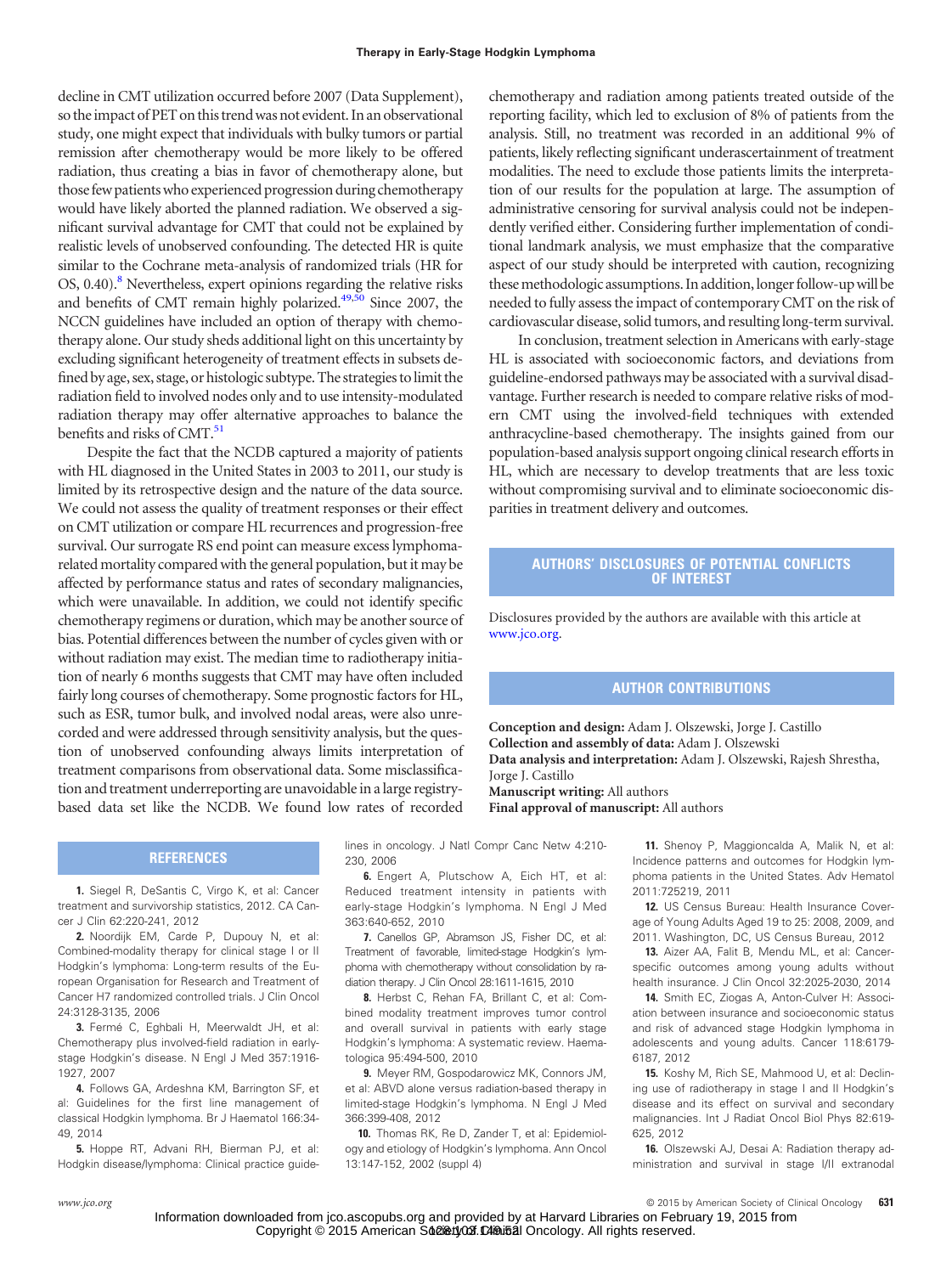marginal zone B-cell lymphoma of mucosaassociated lymphoid tissue. Int J Radiat Oncol Biol Phys 88:642-649, 2014

<span id="page-7-0"></span>**17.** Bilimoria KY, Stewart AK, Winchester DP, et al: The National Cancer Data Base: A powerful initiative to improve cancer care in the United States. Ann Surg Oncol 15:683-690, 2008

<span id="page-7-1"></span>**18.** Bilimoria KY, Bentrem DJ, Stewart AK, et al: Comparison of commission on cancer-approved and -nonapproved hospitals in the United States: Implications for studies that use the National Cancer Data Base. J Clin Oncol 27:4177-4181, 2009

<span id="page-7-2"></span>**19.** Deyo RA, Cherkin DC, Ciol MA: Adapting a clinical comorbidity index for use with ICD-9-CM administrative databases. J Clin Epidemiol 45:613-619, 1992

<span id="page-7-3"></span>**20.** White IR, Royston P, Wood AM: Multiple imputation using chained equations: Issues and guidance for practice. Stat Med 30:377-399, 2011

<span id="page-7-4"></span>**21.** van der Heijden GJ, Donders AR, Stijnen T, et al: Imputation of missing values is superior to complete case analysis and the missing-indicator method in multivariable diagnostic research: A clinical example. J Clin Epidemiol 59:1102-1109, 2006

<span id="page-7-5"></span>**22.** Brown H, Prescott R: Generalised Linear Mixed Models, Applied Mixed Models in Medicine. New York, NY, John Wiley & Sons, 2006, pp 107- 152

<span id="page-7-6"></span>**23.** Hardy D, Chan W, Liu CC, et al: Racial disparities in the use of hospice services according to geographic residence and socioeconomic status in an elderly cohort with nonsmall cell lung cancer. Cancer 117:1506-1515, 2011

<span id="page-7-7"></span>**24.** McNutt LA, Wu C, Xue X, et al: Estimating the relative risk in cohort studies and clinical trials of common outcomes. Am J Epidemiol 157:940-943, 2003

<span id="page-7-8"></span>**25.** Giobbie-Hurder A, Gelber RD, Regan MM: Challenges of guarantee-time bias. J Clin Oncol 31:2963-2969, 2013

<span id="page-7-9"></span>**26.** Mitra R, Reiter JP: A comparison of two methods of estimating propensity scores after multiple imputation. Stat Methods Med Res [epub ahead of print on June 11, 2012]

<span id="page-7-10"></span>**27.** Armstrong K: Methods in comparative effectiveness research. J Clin Oncol 30:4208-4214, 2012

<span id="page-7-11"></span>**28.** Hernán MA: Beyond exchangeability: The other conditions for causal inference in medical research. Stat Methods Med Res 21:3-5, 2012

<span id="page-7-12"></span>**29.** Cole SR, Hernán MA: Constructing inverse probability weights for marginal structural models. Am J Epidemiol 168:656-664, 2008

<span id="page-7-13"></span>**30.** Austin PC: Balance diagnostics for comparing the distribution of baseline covariates between treatment groups in propensity-score matched samples. Stat Med 28:3083-3107, 2009

<span id="page-7-14"></span>**31.** Royston P, Parmar MK: Flexible parametric proportional-hazards and proportional-odds models for censored survival data, with application to prognostic modelling and estimation of treatment effects. Stat Med 21:2175-2197, 2002

<span id="page-7-15"></span>**32.** Nelson CP, Lambert PC, Squire IB, et al: Flexible parametric models for relative survival, with application in coronary heart disease. Stat Med 26:5486-5498, 2007

<span id="page-7-16"></span>**33.** Rutherford MJ, Dickman PW, Lambert PC: Comparison of methods for calculating relative survival in population-based studies. Cancer Epidemiol 36:16-21, 2012

<span id="page-7-17"></span>**34.** Stürmer T, Rothman KJ, Avorn J, et al: Treatment effects in the presence of unmeasured confounding: Dealing with observations in the tails of the propensity score distribution—A simulation study. Am J Epidemiol 172:843-854, 2010

<span id="page-7-18"></span>**35.** Lin DY, Psaty BM, Kronmal RA: Assessing the sensitivity of regression results to unmeasured confounders in observational studies. Biometrics 54: 948-963, 1998

<span id="page-7-19"></span>**36.** Klimm B, Goergen H, Fuchs M, et al: Impact of risk factors on outcomes in early-stage Hodgkin's lymphoma: An analysis of international staging definitions. Ann Oncol 24:3070-3076, 2013

<span id="page-7-20"></span>**37.** Hébert-Croteau N, Brisson J, Latreille J, et al: Compliance with consensus recommendations for systemic therapy is associated with improved survival of women with node-negative breast cancer. J Clin Oncol 22:3685-3693, 2004

<span id="page-7-21"></span>**38.** Chagpar R, Xing Y, Chiang YJ, et al: Adherence to stage-specific treatment guidelines for patients with colon cancer. J Clin Oncol 30:972-979, 2012

<span id="page-7-22"></span>**39.** Tao L, Foran JM, Clarke CA, et al: Socioeconomic disparities in mortality after diffuse large B-cell lymphoma in the modern treatment era. Blood 123:3553-3562, 2014

<span id="page-7-23"></span>**40.** Flowers CR, Fedewa SA, Chen AY, et al: Disparities in the early adoption of chemoimmunotherapy for diffuse large B-cell lymphoma in the United States. Cancer Epidemiol Biomarkers Prev 21:1520-1530, 2012

<span id="page-7-24"></span>**41.** Keegan TH, Clarke CA, Chang ET, et al: Disparities in survival after Hodgkin lymphoma: A population-based study. Cancer Causes Control 20: 1881-1892, 2009

■■■

<span id="page-7-25"></span>**42.** Evens AM, Antillón M, Aschebrook-Kilfoy B, et al: Racial disparities in Hodgkin's lymphoma: A comprehensive population-based analysis. Ann Oncol 23:2128-2137, 2012

<span id="page-7-26"></span>**43.** Ng AK, Kuntz KM, Mauch PM, et al: Costs and effectiveness of staging and treatment options in early-stage Hodgkin's disease. Int J Radiat Oncol Biol Phys 50:979-989, 2001

<span id="page-7-27"></span>**44.** Lauzier S, Levesque P, Drolet M, et al: Outof-pocket costs for accessing adjuvant radiotherapy among Canadian women with breast cancer. J Clin Oncol 29:4007-4013, 2011

<span id="page-7-28"></span>**45.** Raemaekers JM, André MP, Federico M, et al: Omitting radiotherapy in early positron emission tomography-negative stage I/II Hodgkin lymphoma is associated with an increased risk of early relapse: Clinical results of the preplanned interim analysis of the randomized EORTC/LYSA/FIL H10 trial. J Clin Oncol 32:1188-1194, 2014

<span id="page-7-29"></span>**46.** Evens AM, Hong F, Gordon LI, et al: The efficacy and tolerability of Adriamycin, bleomycin, vinblastine, dacarbazine and Stanford V in older Hodgkin lymphoma patients: A comprehensive analysis from the North American intergroup trial E2496. Br J Haematol 161:76-86, 2013

<span id="page-7-30"></span>**47.** Hutchings M, Loft A, Hansen M, et al: FDG-PET after two cycles of chemotherapy predicts treatment failure and progression-free survival in Hodgkin lymphoma. Blood 107:52-59, 2006

<span id="page-7-31"></span>**48.** Radford J, O'Doherty M, Barrington S, et al: Results of the 2nd planned interim analysis of the RAPID trial (involved field radiotherapy versus no further treatment) in patients with clinical stages 1A and 2A Hodgkin lymphoma and a "negative" FDG-PET scan after 3 cycles ABVD. Blood 112:369, 2008 (abstr)

<span id="page-7-32"></span>**49.** Meyer RM, Hoppe RT: Point/counterpoint: Early-stage Hodgkin lymphoma and the role of radiation therapy. Blood 120:4488-4495, 2012

<span id="page-7-33"></span>**50.** Yahalom J: Chemotherapy only in early-stage Hodgkin lymphoma: More relapses but "same" (or possibly worse) survival—Reconsidering the misguided trend to omit radiotherapy. Curr Hematol Malig Rep 9:212-216, 2014

<span id="page-7-34"></span>**51.** Campbell BA, Hornby C, Cunninghame J, et al: Minimising critical organ irradiation in limited stage Hodgkin lymphoma: A dosimetric study of the benefit of involved node radiotherapy. Ann Oncol 23:1259-1266, 2012

**632** © 2015 by American Society of Clinical Oncology JOURNAL OF CLINICAL ONCOLOGY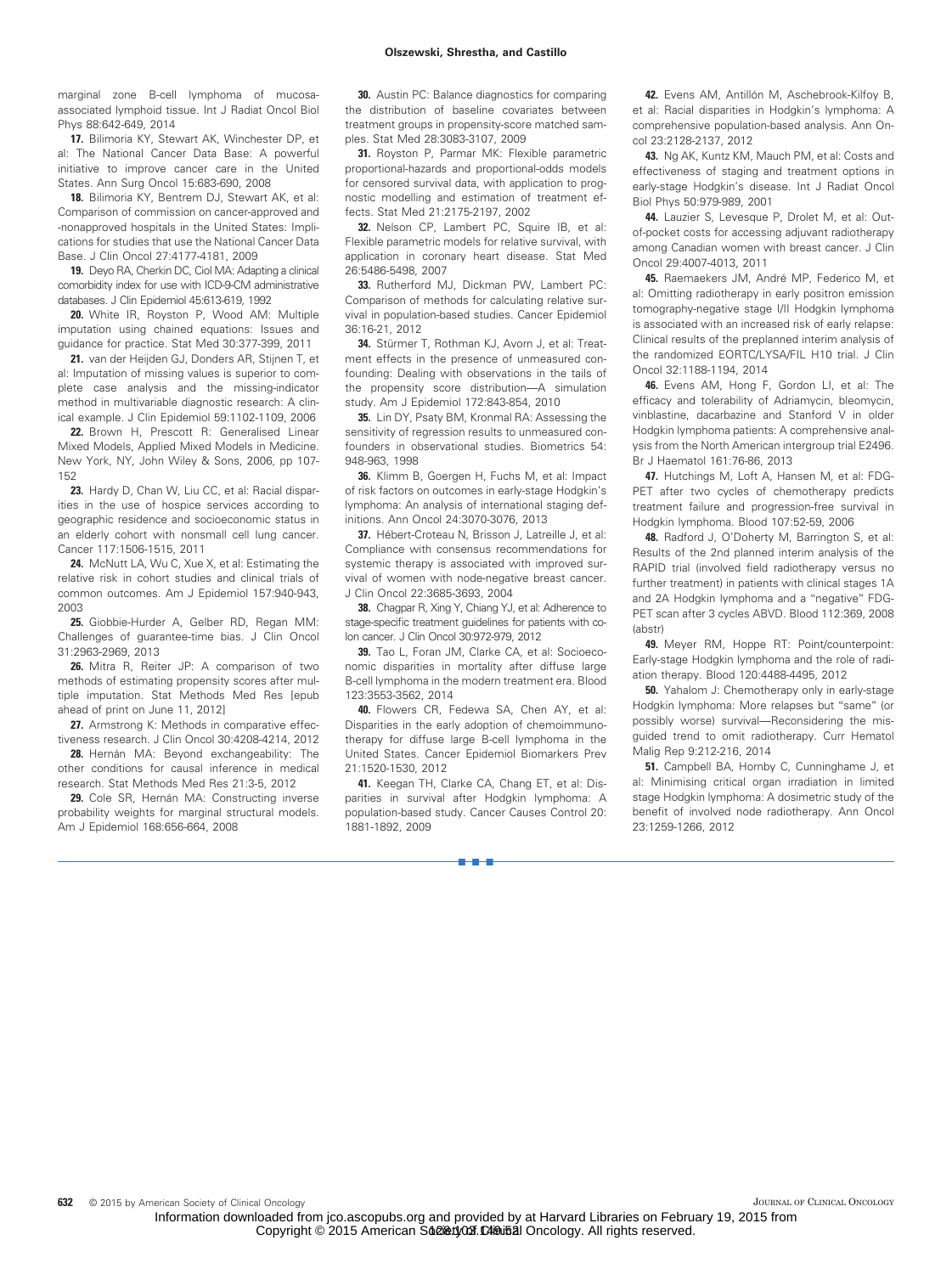## **GLOSSARY TERMS**

## **American Joint Committee on Cancer (AJCC)/ Union for International Cancer Control (UICC)**

**TNM staging:** a cancer staging system that describes the extent of cancer in a patient?s body. "T" describes the size of the tumor and whether it has invaded nearby tissue; "N" describes regional lymph nodes that are involved; "M" describes distant metastasis (spread of cancer from one body part to another). The TNM Classification of Malignant Tumours was developed and maintained by the UICC to achieve consensus on one globally recognized standard for classifying the extent of spread of cancer. The TNM classification was also used by the AJCC. In 1987, the UICC and AJCC staging systems were unified into a single staging system. Prognosis of a patient is defined by TNM classification.

**Charlson comorbidity index:** a weighted index that takes into account the number and seriousness of 19 comorbid diseases to categorize comorbidity burden. The Charlson comorbidity index has prognostic significance in assessing disease outcomes and health resource use and has been validated in the cancer population.

**confounding variables:** extraneous variables in a statistical model that are associated/correlated with both the independent and dependent variables but are not on the causal pathway between independent and dependent variables. When confounding variables are present, crude (unadjusted) statistical models describing the association between independent and dependent variables are biased (ie, wrong) as the risk estimate includes the effect of the confounding variable as well (type 1 error). As a result, to properly describe the relationship between independent and dependent variables, a multivariable model that includes both the independent variable and all relevant confounding variables as predictors must be executed.

**intensity-modulated radiation therapy:** radiation treatment using beams with nonuniform fluence profiles that shape the dose distribution in the target volume and adjacent normal structures. Beam modulation is typically achieved via multileaf collimators or custom-milled compensators to achieve the appropriate fluence profiles calculated by inverse optimization algorithms. The radiation beam is divided into beamlets of varying intensity such that the sum from multiple beams via inverse planning results in improved tumor targeting and normal tissue sparing. A technique of radiation therapy delivery in which the intensity of each beamlet of radiation coming from a specific angle can be adjusted to provide a desired dose distribution when the doses delivered from all beamlets are added from a single angle and from all dose delivery angles. An advanced type of high-precision radiotherapy, which aims to improve the coverage of the radiotherapy target and/or minimize radiation dose to surrounding normal tissue.

**landmark analysis:** the conditional landmark analysis selects a fixed time during follow-up as the landmark. The subset of patients still in the study at the landmark time is separated into categories described by the classifying event and observed forward in time. Patients who cease follow-up before the landmark time are excluded from the analysis, and membership in the classifying event group is defined at the landmark time regardless of any shifts that may occur later. In essence, the analysis clock is reset at the landmark.

**logistic regression model:** a multivariable prediction model in which the log of the odds of a time-fixed outcome event or other binary outcome is related to a linear equation.

**sensitivity analyses:** analyses that evaluate the impact of missing data and possible differences in interval assessments.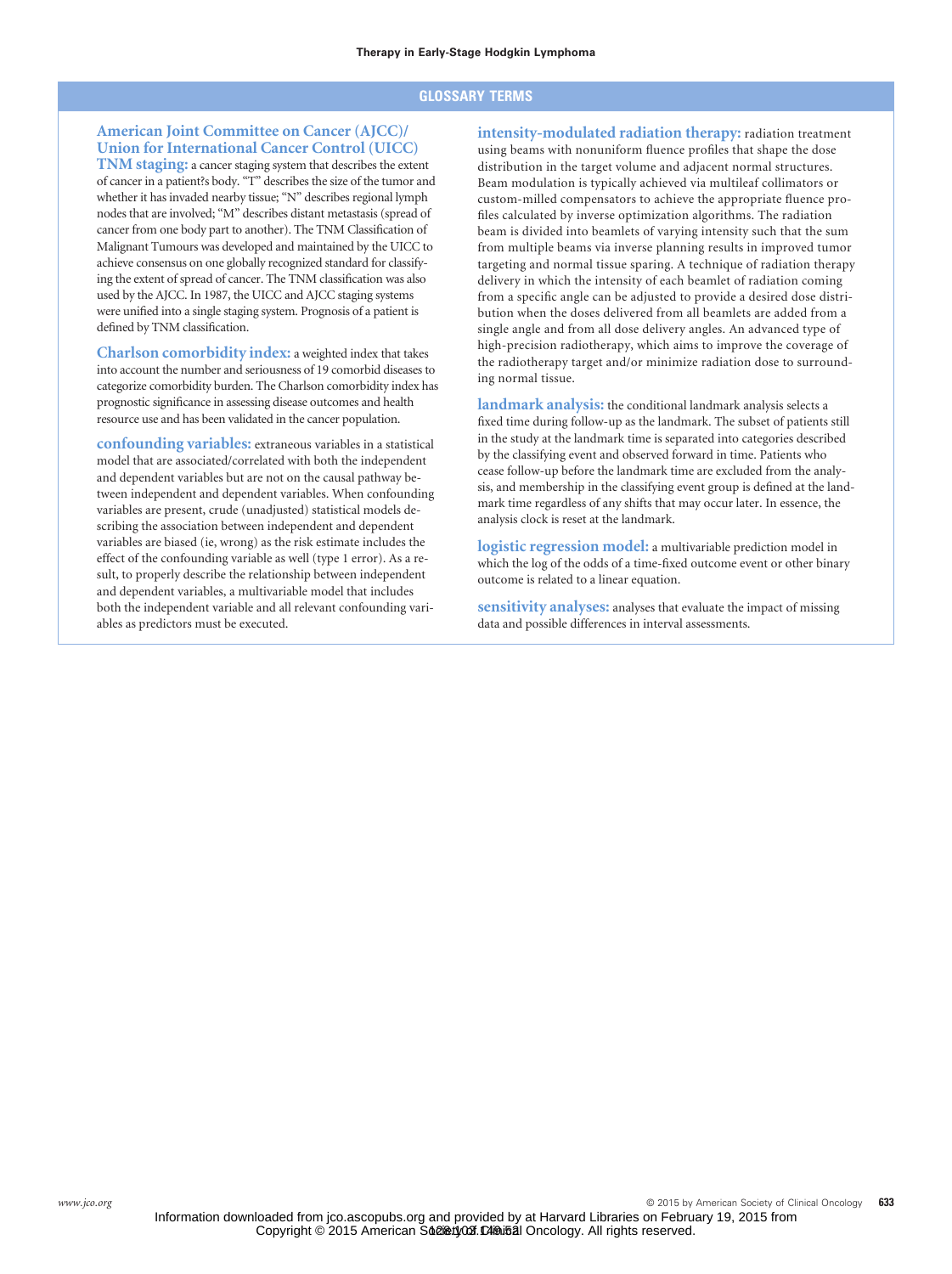## **AUTHORS' DISCLOSURES OF POTENTIAL CONFLICTS OF INTEREST**

# **Treatment Selection and Outcomes in Early-Stage Classical Hodgkin Lymphoma: Analysis of the National Cancer Data Base**

*The following represents disclosure information provided by authors of this manuscript. All relationships are considered compensated. Relationships are self-held unless noted. I Immediate Family Member, Inst My Institution. Relationships may not relate to the subject matter of this manuscript. For more information about ASCO's conflict of interest policy, please refer to [www.asco.org/rwc](http://www.asco.org/rwc) or [jco.ascopubs.org/site/ifc.](http://jco.ascopubs.org/site/ifc)*

**Adam J. Olszewski** No relationship to disclose

**Rajesh Shrestha** No relationship to disclose **Jorge J. Castillo Consulting or Advisory Role:** Otsuka Pharmaceuticals **Research Funding:** Millennium Pharmaceuticals, GlaxoSmithKline